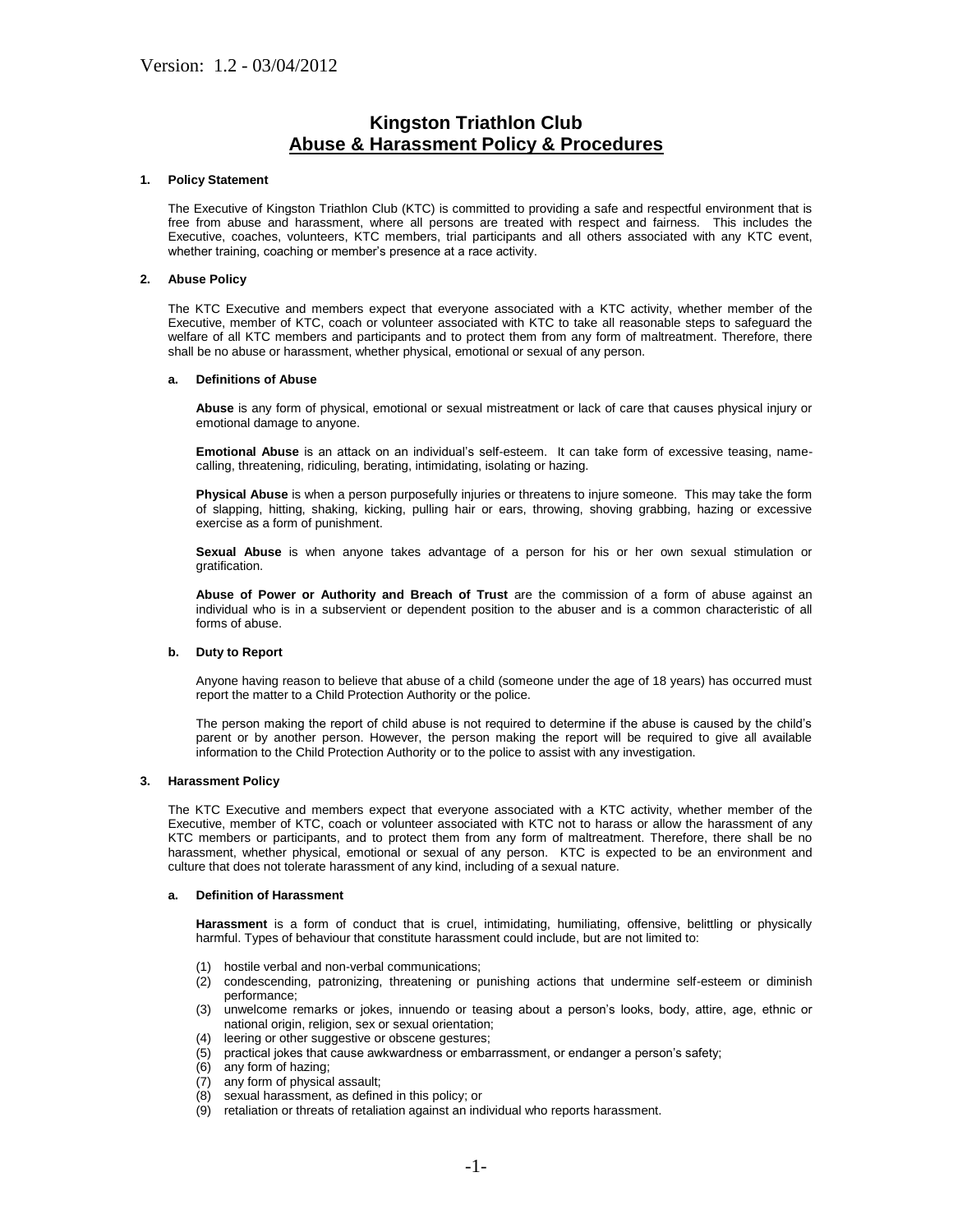**Sexual Harassment** is unwelcome sexual remarks or advances, requests for sexual favours or other verbal or physical conduct of a sexual nature when:

- (1) submitting to or rejecting this conduct is used as the basis for making decisions that affect the individual; or
- $(2)$  such conduct has the purpose or effect of interfering with an individual's performance; or  $(3)$  such conduct creates an intimidating, hostile or offensive environment.
- such conduct creates an intimidating, hostile or offensive environment.

#### **4. Procedures for Receiving and Responding to a Complaint of Abuse or Harassment**

## **a. Definitions**

**Complainant:** An individual who has been identified by himself or herself, or by a third party, as the possible victim of abuse or harassment.

**Respondent**: An individual who has been identified as using behaviour or words that may ultimately be viewed as abuse or harassment.

**Intervenor:** The Intervenor is an adult appointed by the Executive to oversee the investigation of a complaint. Intervenors have a responsibility to remain neutral throughout their involvement with a complaint.

#### **b. Complaints**

Any person who thinks that he or she has been subjected to conduct that constitutes abuse or harassment under this policy, or any person who believes that he or she has witnessed abuse or harassment, is encouraged to make it known to the other person responsible for the conduct that the behaviour is unwelcome, offensive and contrary to this policy.

If confronting the person is not possible, or if after confronting the person the behaviour continues, the person who has experienced the abuse or harassment, who has witnessed the abuse or harassment, or who believes that harassment has occurred should report the matter a member of the Executive or the KTC Intervenor.

Once an incident is reported, the role of Intervenor is to serve in neutral, unbiased capacity in receiving the report of the incident and assisting in an informal resolution of the complaint, where this is appropriate.

#### **c. Investigation and Formal Resolution**

When it is determined that the compliant cannot be resolved through informal means, a formal written complaint will be required from the Complainant.

The Intervener will review and clarify the written complaint with both the Complainant and the Respondent and ensure both parties have been provided with copies of this Policy.

The Respondent will be asked to provide written response to the complaint within seven (7) calendar days of receiving the written complaint. The Complainant will be provided with a copy of this response immediately.

The Intervener will then conduct any further investigation required and provide a written report to the KTC Executive.

#### **d. Interim Measures**

KTC may impose interim measures pending the investigation and dispositions of a complaint. The interim measures are not sanctions, and they may take many forms, including but not limited to:

- (1) limitations on the continued involvement of the Respondent in KTC's activities;
- (2) suspension of the Respondent from KTC activities; or
- (3) other measures as appropriate.

#### **e. Reluctant Complainant**

At any point the Complainant may become reluctant to continue with these procedures and decide to withdraw the complaint. Should this happen:

- (1) It will be at the sole discretion of KTC to continue the review of the complaint in accordance to this policy.
- (2) If the KTC Executive believes that abuse or harassment has occurred or is occurring, then they must continue the process, even if the complaint has been withdrawn.